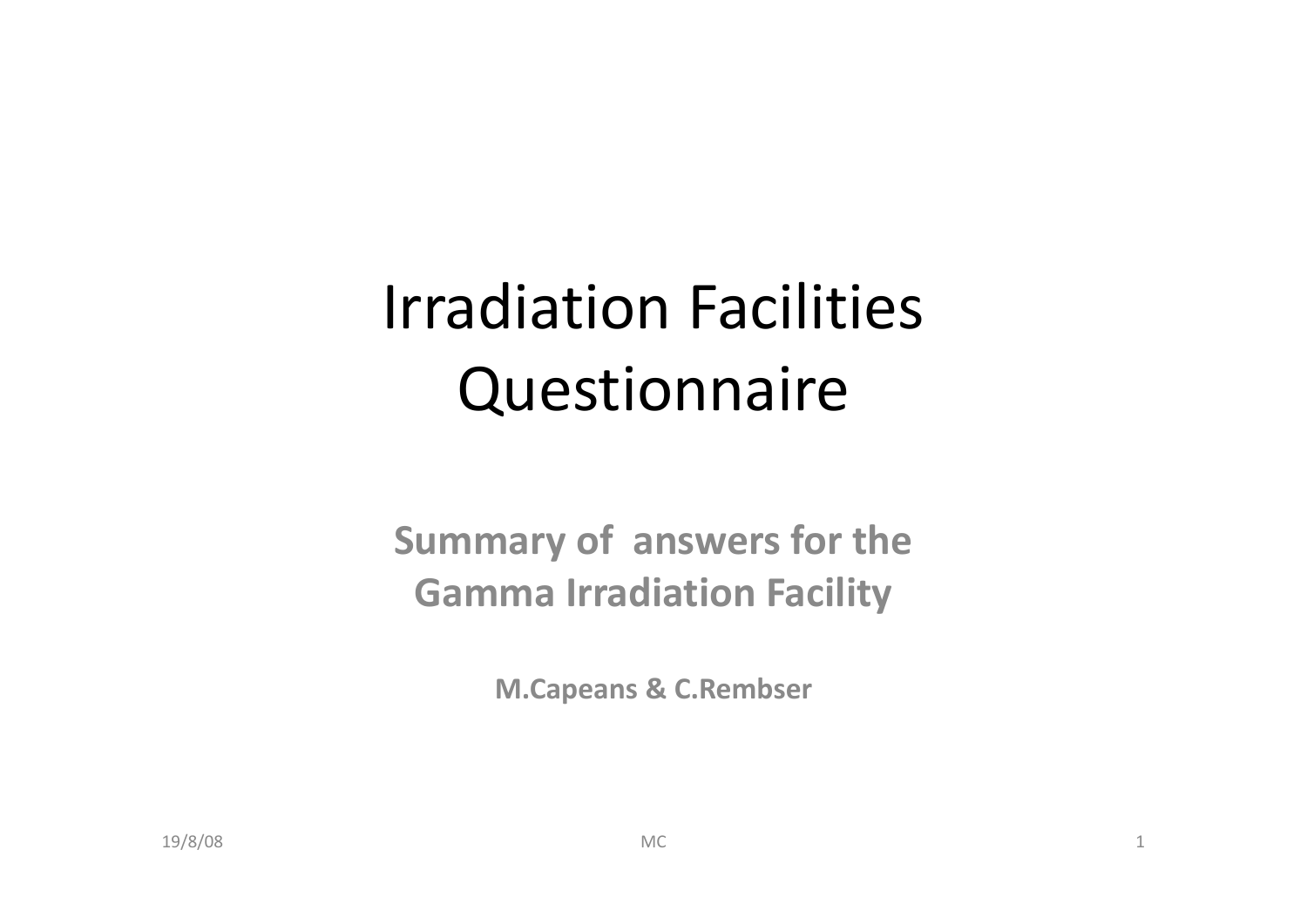# Background

- At the end of 2007, a Working Group for Future Irradiation Facilities was set up.
- It is interdepartmental (PH, AB, SC, TS, AT).
- • Its mandate:
	- Collect requirements for future irradiation facilities at CERN (taking into account availability of facilities outside CERN).
	- Put these requirements in the context of presently available facilities/infrastructures at CERN.
	- Propose cost-effective options for future facilities, aiming for a maximum of synergy.
- http://irradiation-facilities.web.cern.ch/irradiation-facilities/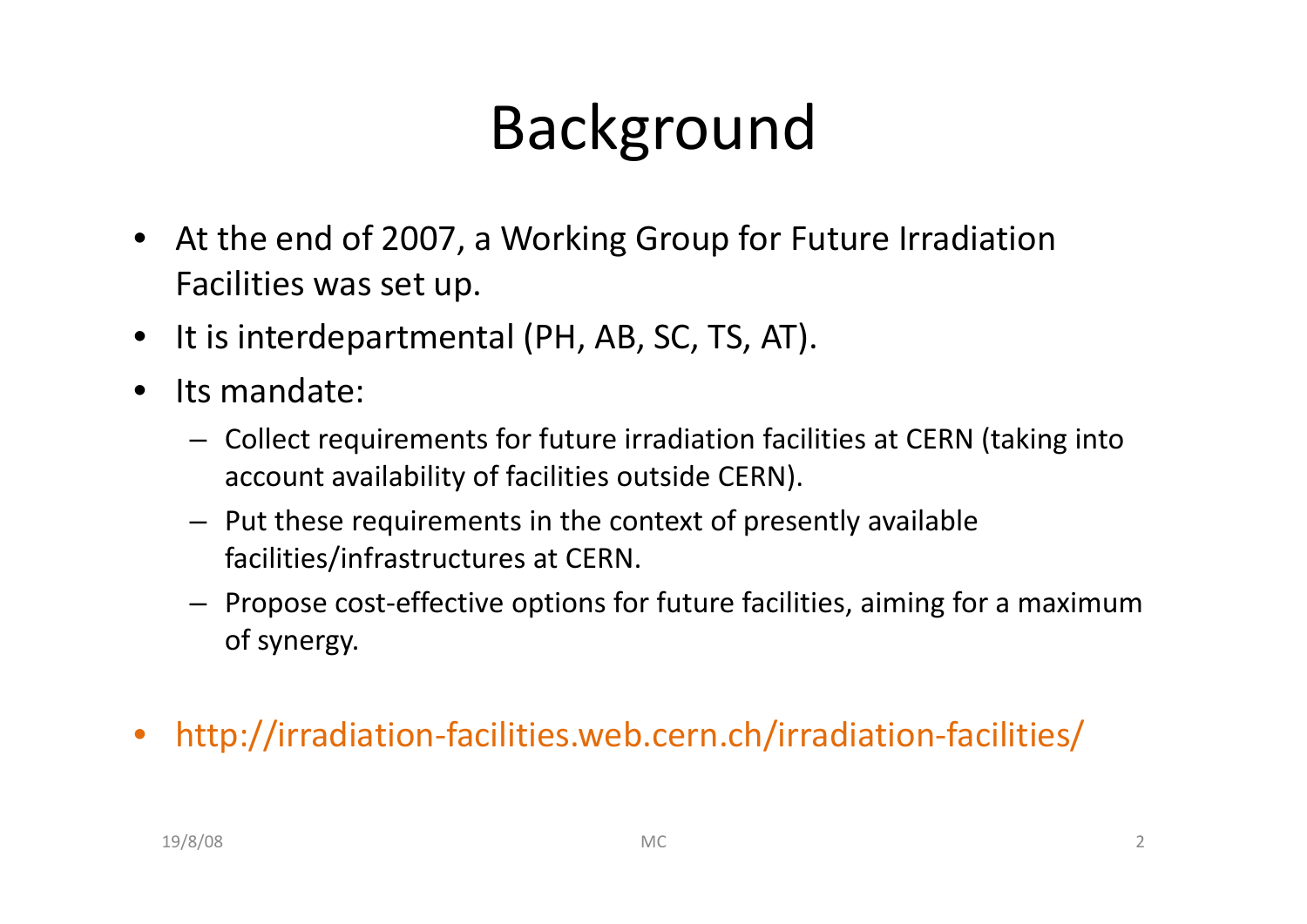# Background

- In this context, the Group launched a broad web-based survey of the requirements (Gamma, proton and mixed field, high energy high Z ions) in February 2008.
- See L.Linssen's recent report:

http://indico.cern.ch/getFile.py/access?contribId=0&resId=0&materialId=3&confId=37331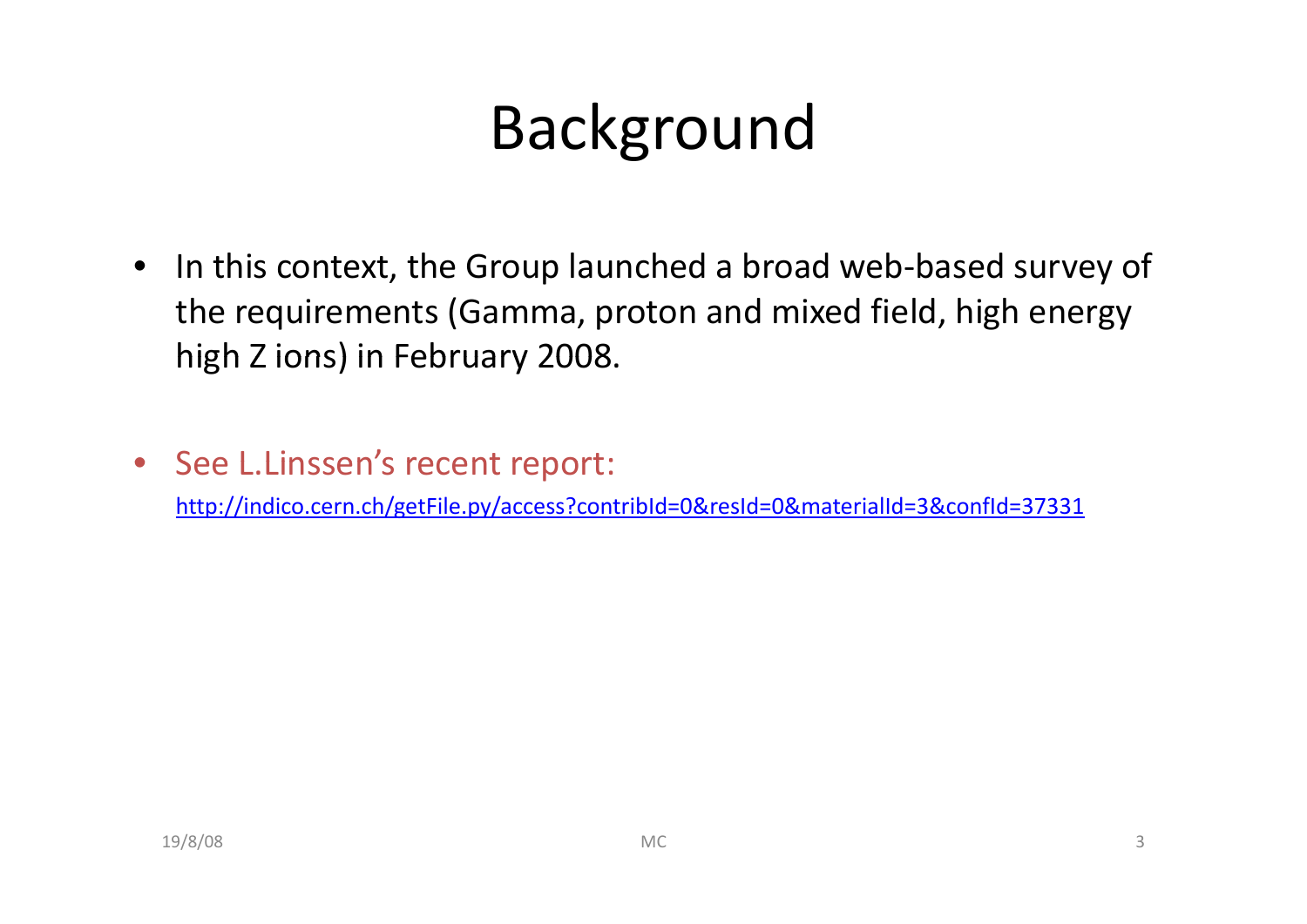# **Gamma Questionnaire**

- Based on the experience and users of the 'old' GIF facility, the questionnaire about the gamma irradiation facility offered two options:
	- **GIF**: Strong gamma source for irradiation *(based on the existing, old GIF facility).*
	- – **GIF++**: New area with a strong gamma source (SLHC compatible) for irradiation of very large areas and simultaneous particle beam.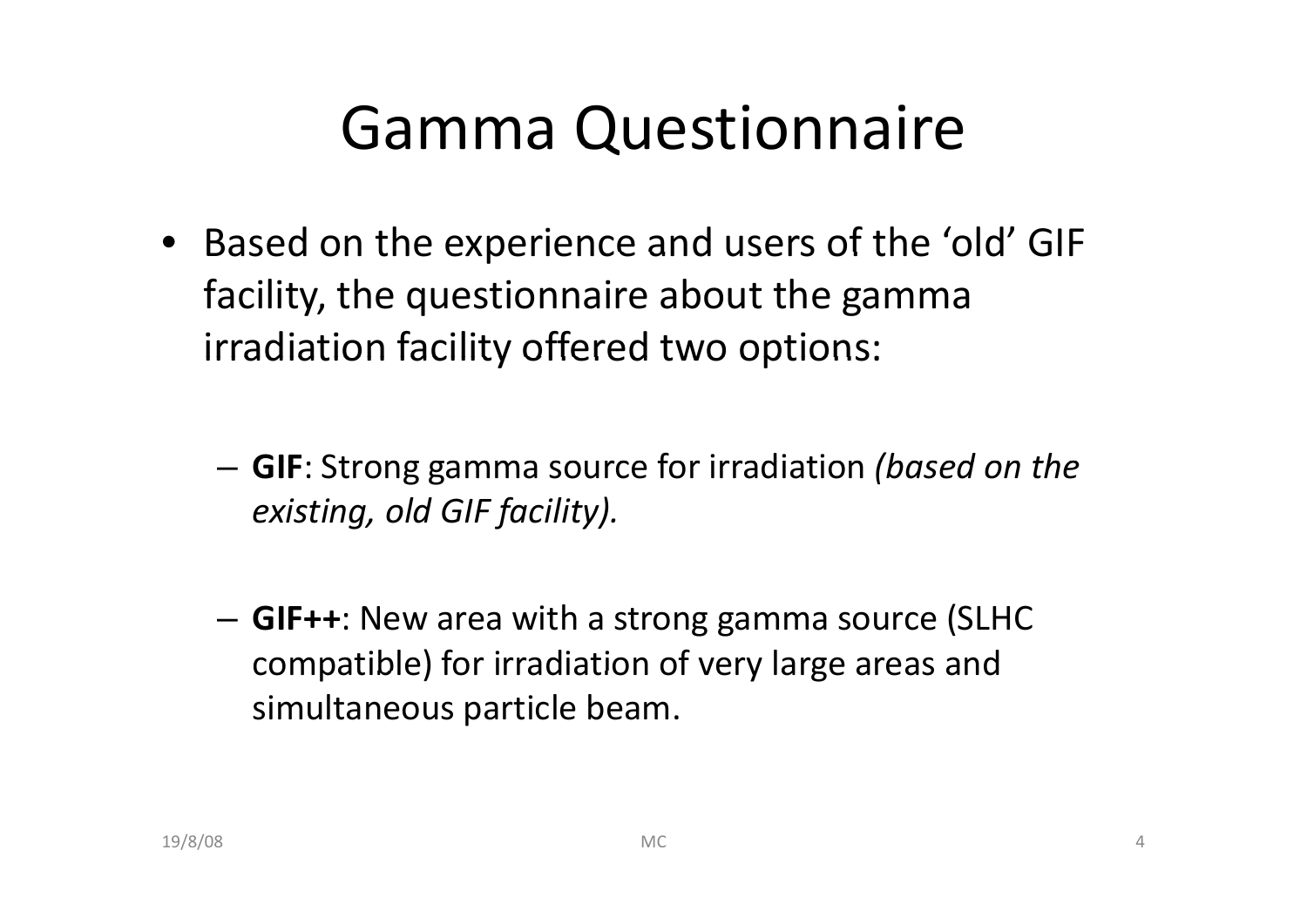# Who answered?

- $\bullet$ Nb of Answers to Questionnaire for Gamma irradiation: 35 out of **134** (25%)
- • $\bullet$  GIF vs GIF++: 28 / 7 (20% / 5%)
- • Communities:
	- –Detector performance checks (70%). *Mainly LHC muon detectors*
	- Material & Detector Component tests
	- CERN SC (Radioprotection, Safety & Environment)

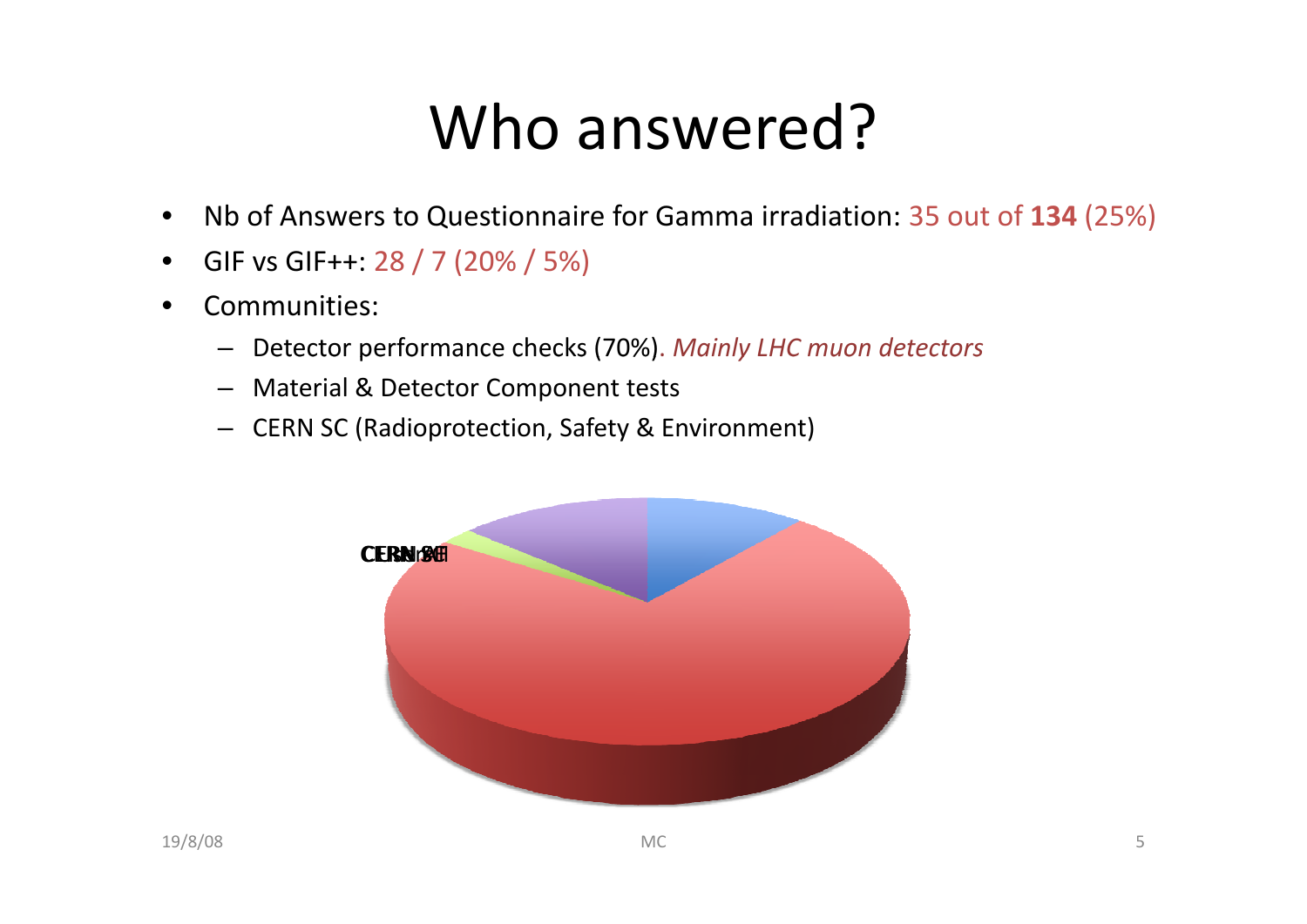## Detector Groups (PH) with answers to the Questionnaire

### **ALICE**

Muon

### **ATLAS**

Muon

Tracker (Pixel and electronics)

#### **CMS**

Muons

Calorimeter

#### **LHCb**

**Muons** 

#### **Compass**

**RD-50** (Radiation hard semiconductor devices)

**RD-51** (Micro-Pattern Gas Detectors Development) *– expressed interest*

**CERN PH DT: Detector Technology Groups** (Generic Detector R&D)

**CERN PH Electronics** Groups

### >> Do we miss some key potential users ?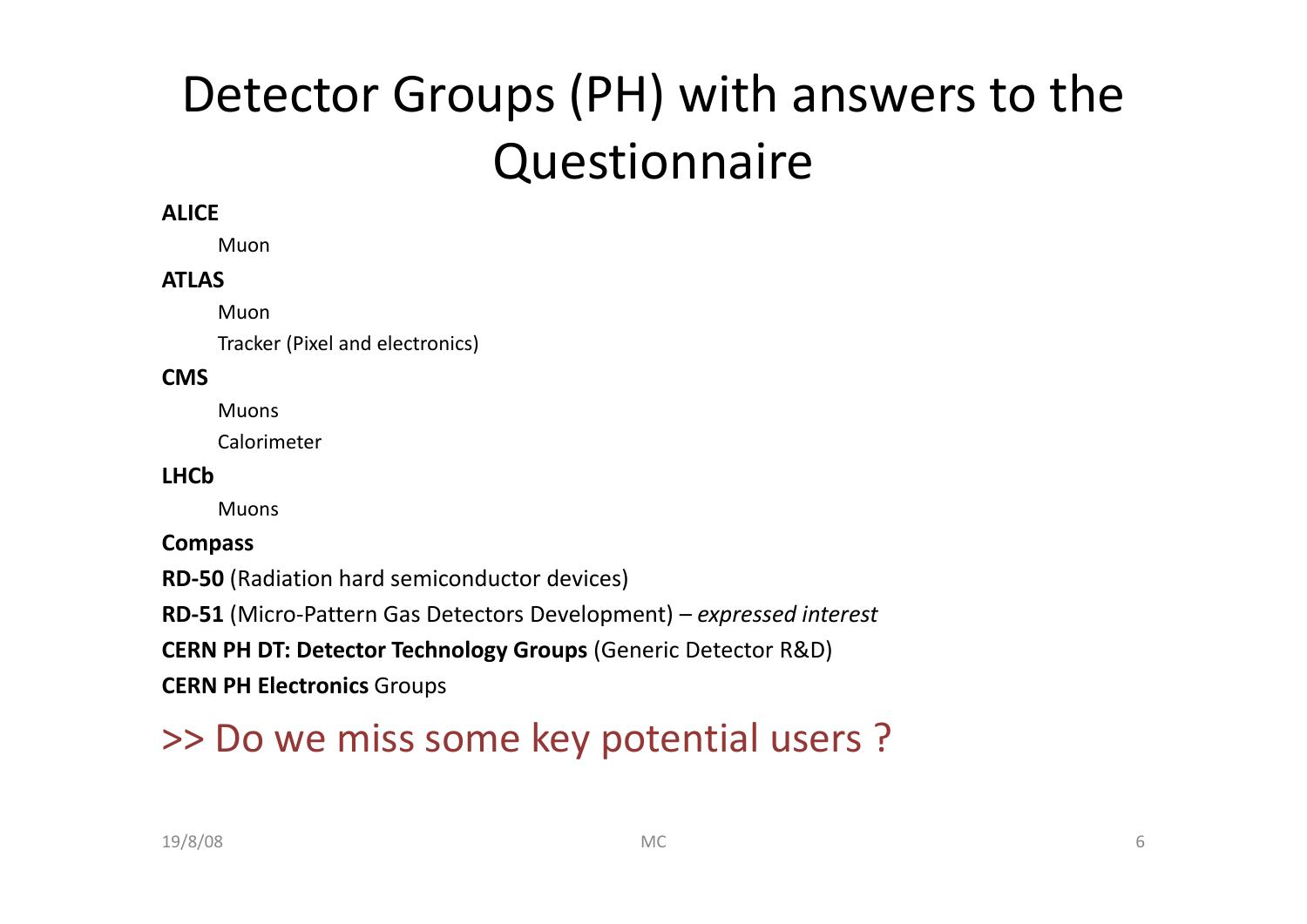# GIF vs GIF GIF++

### **GIF USERS:**

**Radiation hardness** of materials, **small prototype detectors**, electronic components and radiation monitors or dosimetry under a strong photon flux.

#### **GIF++ USERS:**\_\_\_\_\_\_\_\_\_\_

Focused on the **characterization** and understanding the long-term behavior of **large particle detectors**. Specially the large area, gas-based LHC muon detectors demand the construction of improved GIF facility with source and particle beam to continue detector optimization studies and to cope with the demanding detector R&D for **SLHC**.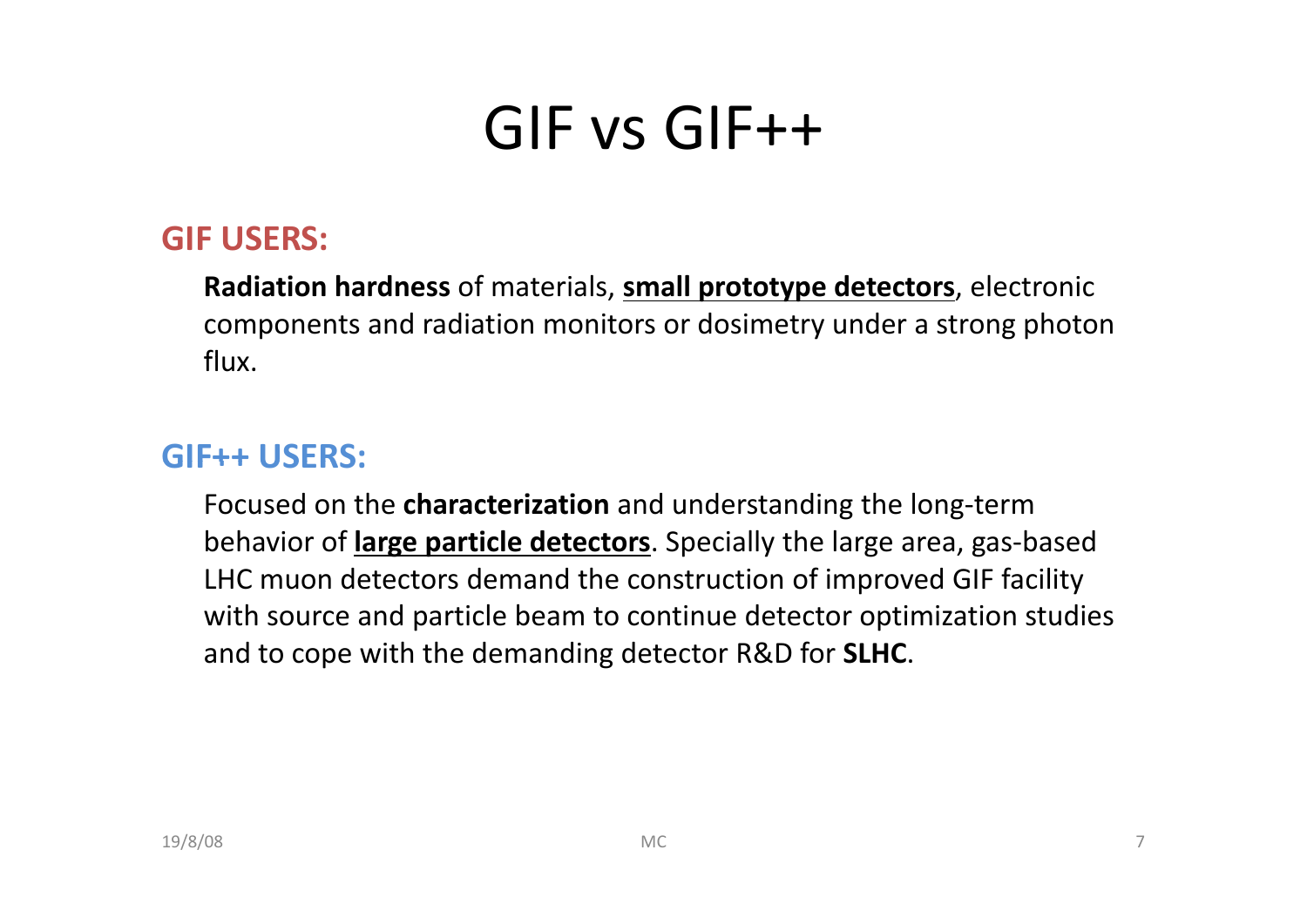# Some Specs for the GIF (no particle beam)

### TEST OF

- •19 (47.5%) Detector or detector component
- $\bullet$ 1 (2.5%) Accelerator component
- $\bullet$ 9 (22.5%) Material (generic)
- $\bullet$ 7 (17.5%) Radiation monitor or dosimeter
- $\bullet$  4 (10.0%) Other (please specify details below)
	- Detectors:
		- $\bullet$ Silicon sensors, entire silicon modules/supermodules
		- Muon detectors: MWPC, TGC, RPC
		- Crystals for calorimetry
	- Electronic components, Optoelectronic devices (laser diodes and photodiodes) and passive optical components (fibres, connectors, splitters, cable materials), power devices and power systems
	- Dosimetry: Alanine and RPL dosimeters
	- Rad Hard tests of Materials: olyinides, super-insulation , epoxies, resins, pre-preg insulation, ceramics, composites etc and metals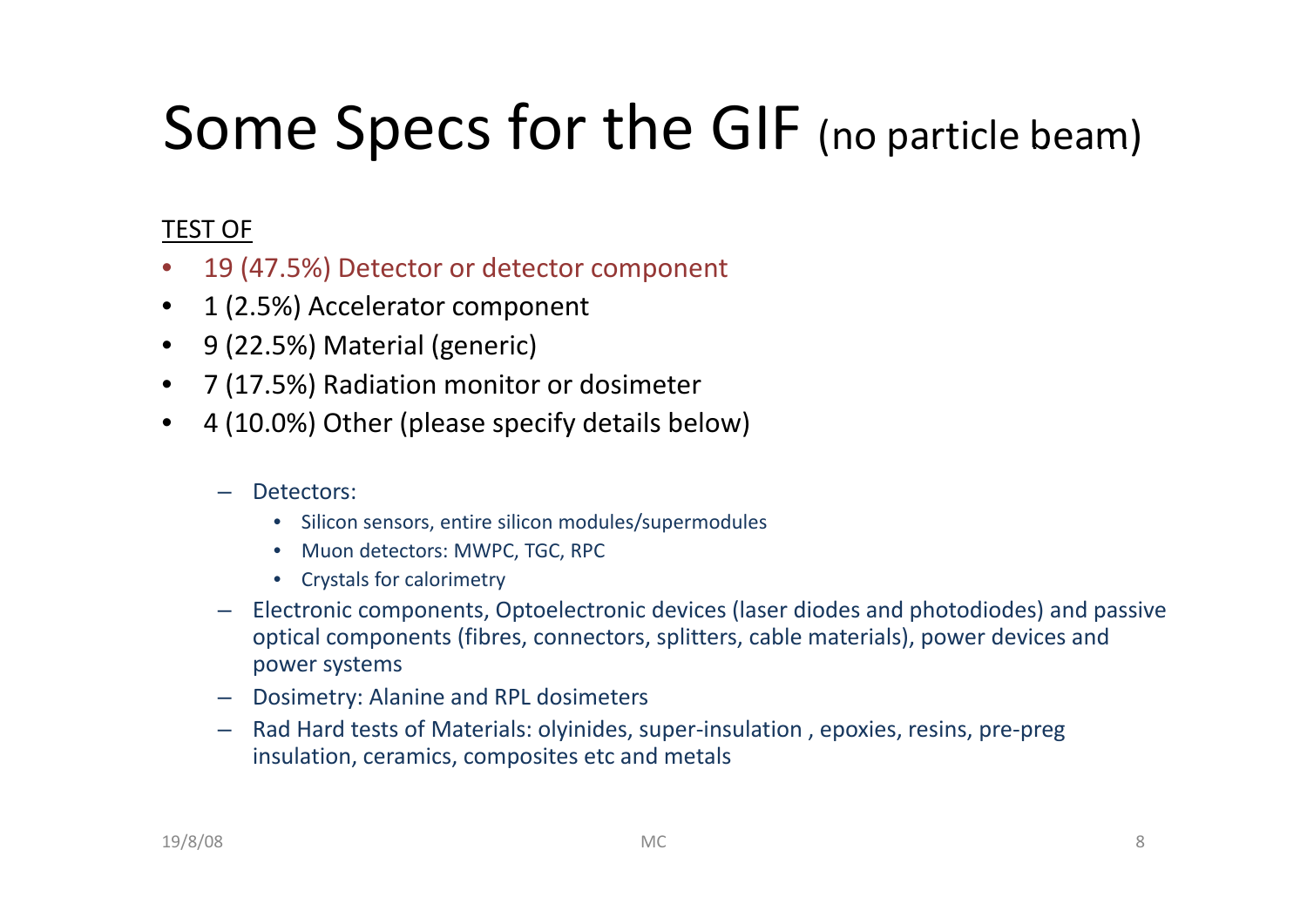# Some Specs for the GIF (no particle beam)

### SOURCE

- 15 (53.6%) <sup>60</sup>Co source (1.17 MeV and 1.33 MeV photons) •
- •2 (7.1%)  $^{137}$ Cs source (662 keV photons)
- •11 (39.3%) Any of the above, no preference

### AREA

- •3 (10.7%) Very small, less than about 2 cm x 2 cm
- $\bullet$ **10 (35.7%) Small, less than about 10 cm x 10 cm**
- $\bullet$ 6 (21.4%) Medium, less than about 25 cm x 25 cm
- •6 (21.4%) Large, less than about  $1 \text{ m} \times 1 \text{ m}$
- •3 (10.7%) Very large, more than about 1 m x 1m  $\sqrt{\phantom{a}}$

Experienced users! LHC Detector communities

### RAD DOSE

- $\bullet$ Uniform across large areas
- •• Similar to GIF, or 10 x larger
- $\bullet$ Dose spreads from kGy to MGy
- •Dose should be reachable in ~2 weeks

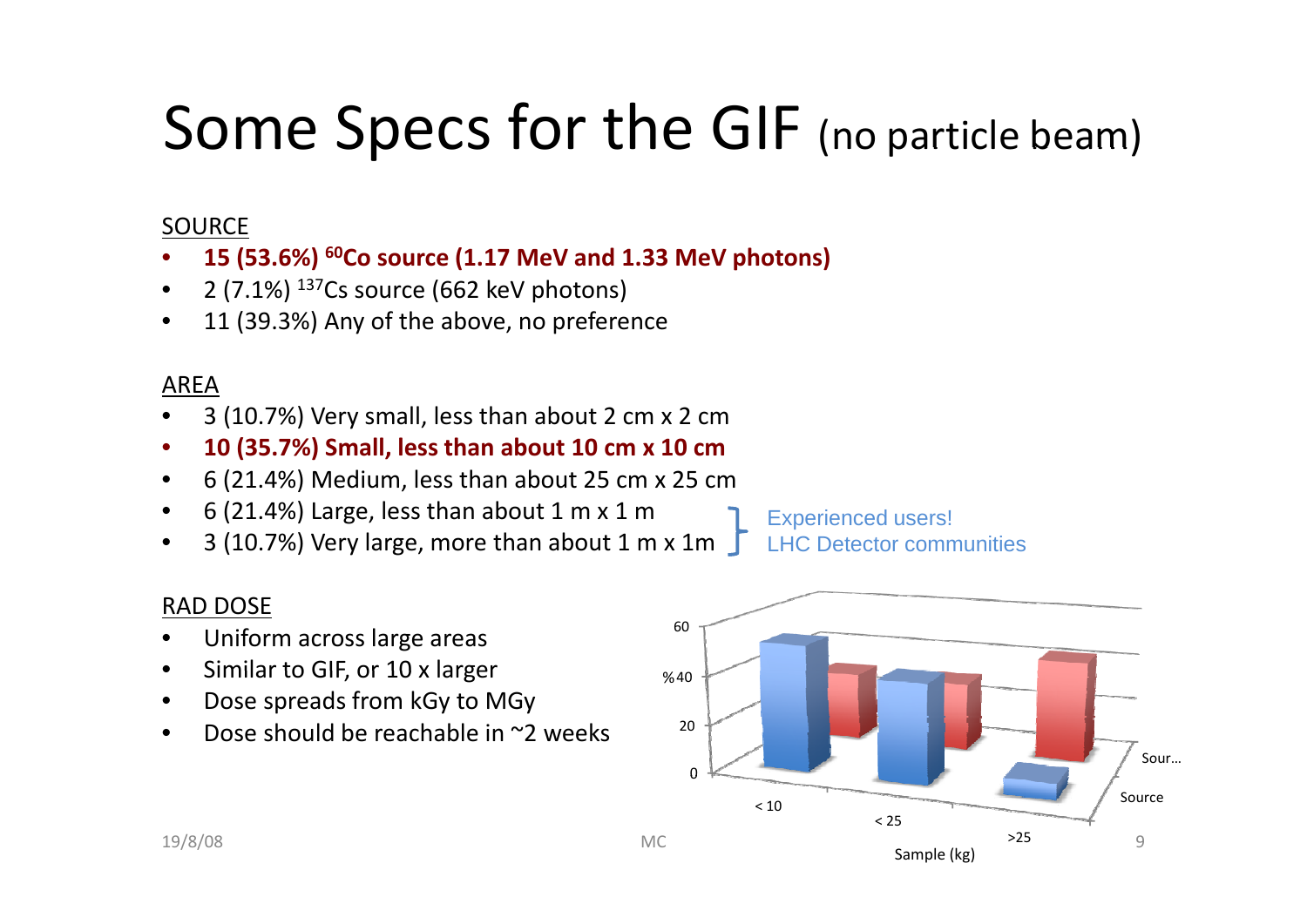## Experiments at GIF++

### USERS

- $\bullet$ 7 answers of known GIF users operating large systems in LHC, involved in detector development **for SLHC (ATLAS, CMS, ALICE) and SC**
- •**1 questionnaire represents many users!**

### PURPOSE OF THE EXPERIMENT

- •6 (85 7%) Detector or detector component (85.7%)
- •0 (0.0%) Accelerator component
- $\bullet$ 2 (28.6%) Material (generic)
- •0 (0.0%) Radiation monitor or dosimeter
- $\bullet$ 0 (0.0%) Other (please specify details below)

Tests of very large objects (typically LHC muon detector; could be as large as 3.0 x 1.4 x 0.5 m<sup>3</sup>) **Multiple tests of 2-3 weeks and maybe semi-permanent installations**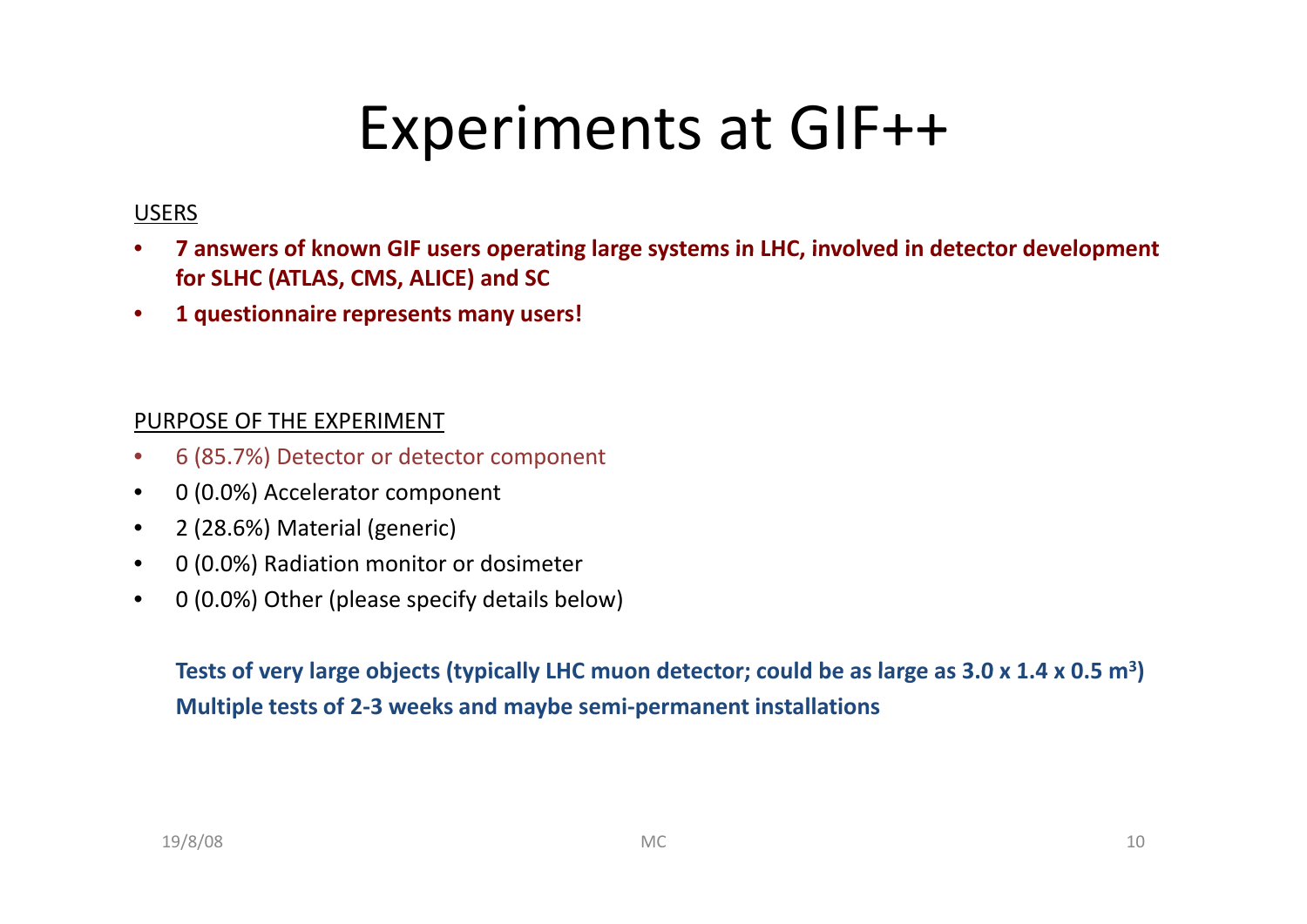## GIF++

### SOURCE

- 2 (28.6%) <sup>60</sup>Co source (1.17 MeV and 1.33 MeV photons)
- $\bullet$  0 (0.0%)  $^{137}$ Cs source (662 keV photons)
- •**5 (71.4%) Any of the above, no preference**
- $\bullet$ Would one of these sources be excluded for your experiment? 0 (0 0%) yes (0.0%) yes-**- 7 (100 0%) no (100.0%)**

**DOSE: as GIF or 10 times stronger, with possibility to tune flux**

### BEAM

- •0 (0.0%) Particle beam from the PS (24 GeV/c)
- •**5 (71.4%) Particle beam from the SPS (450 GeV/c)**
- •2 (28.6%) Any of the above, no preference
- $\bullet$ 3 (25.0%, 42.9%) Protons
- $1$  (8.3%, 14.3%) Positive pions
- 1 (8.3%, 14.3%) Negative pions
- •**5 (41.7%, 71.4%) Muons**
- $\bullet$ 2 (16.7%, 28.6%) Electrons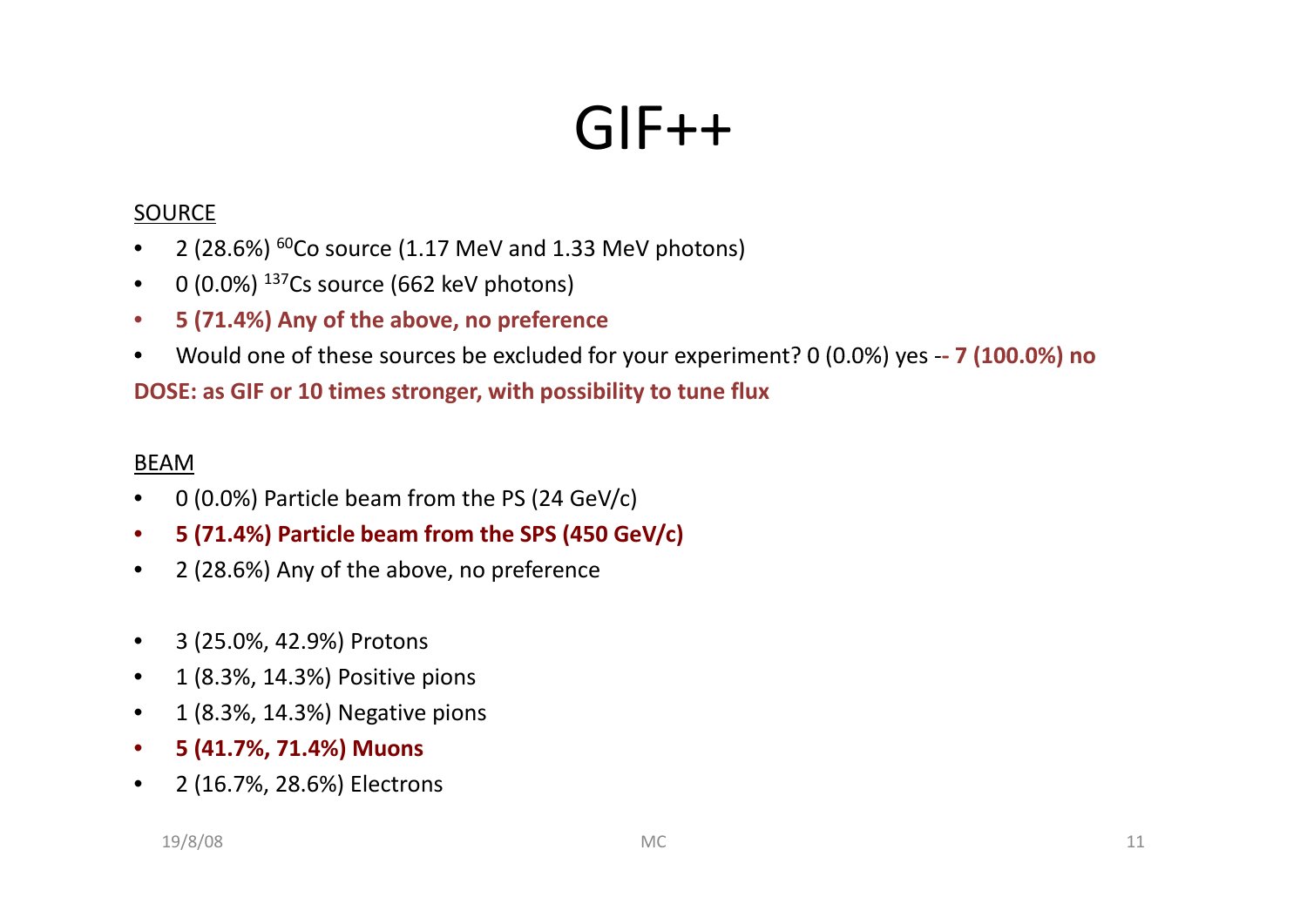# Expected Use of the Two Facilities

## • The Facility:

- $-$  Provides user support and services
- Permits often access to samples/detectors during irradiation period
- Permits to tune dose rate
- $-$  Typical test duration: mostly 1 or 2 weeks, 1 or 2 times per year
- $-$  Should be operational: from 2010 and for 3-5 years